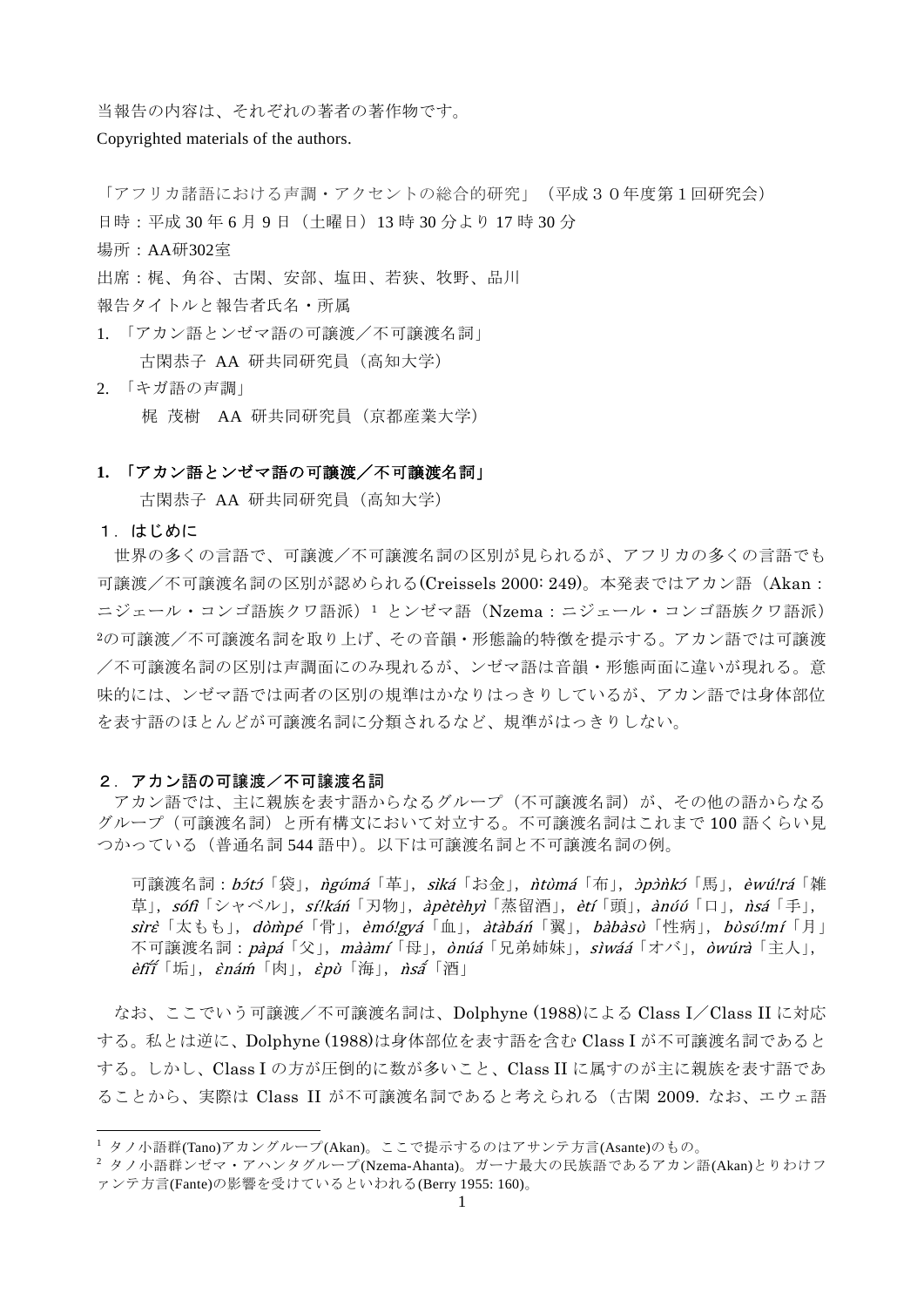(Ewe:ニジェール・コンゴ語族クワ語派)のように身体部位名称が可譲渡名詞に分類される言 語もまれにある(cf. Ameka 1996))。

# 2.1 可譲渡/不可譲渡名詞の音韻論的特徴

不可譲渡名詞も可譲渡名詞も、所有構文は所有者名詞と被所有名詞の並列という形を取るが、 下表のように声調面で両者は異なる。不可譲渡名詞の語根頭の高声調は、もともと所有接語が持 っていた浮き高声調が語根頭に実現したものである。不可譲渡名詞ではそのような変化がない (Dolphyne 1986, 1988, 古閑 2009)。

| 可譲渡名詞                      | 不可譲渡名詞                         |
|----------------------------|--------------------------------|
| 1. 所有接語の声調は L。             | 1. 所有接語の声調は H。                 |
| 2. 語根頭の声調は H。              | 2. 語根に声調の変化は起こらない。             |
| 3. 語根頭にダウンステップが起こらない。      | 3. 語根頭にダウンステップが起こる。            |
| kotodwé 'knee'             | maamí 'mother'                 |
| ni=kótodwé 'his knee'      | ní = maamí 'his mother'        |
| Kofí kótodwé 'Kofi's knee' | Kofí maamí 'Kofi's mother'     |
| Siká 'money'               | papá 'father'                  |
| ni=sí!ká 'his money'       | ní=papá 'his father'           |
| Kofí sí!ká 'Kofi's money'  | Kofí papá Kofi's father'       |
| n-sá 'hand'                | n-sắ 'liquor'                  |
| $n = n - s$ á 'his hand'   | $n = n$ -!sa 'his liquor'      |
| Kofí ń-sá 'Kofi's hand'    | Kofí n!sa 'Kofi's liquor'      |
| e-tí 'head'                | ε-ná 'mother'                  |
| $ni=t$ í 'his head'        | $n = ln\acute{a}$ 'his mother' |
| Kofí tí 'Kofi's head'      | Kofí !ná 'Kofi's mother'       |

表1 アカン語の可譲渡/不可譲渡名詞

今回名詞のデータをまとめていたところ、以下のような第3タイプの声調特徴を示すグループ が見つかった。このグループでは、所有接語の声調が L である点、語根頭が H になる点は可譲渡 名詞と同じであるが、もともとの声調に関わらず語根第2音節以降が L になる。15 語ほど見つ かっている。

(1) tɛkrɛmá nɪ tɛ́kɪrɛma

| 'tongue' | 'his tongue' |
|----------|--------------|
| apantáń  | n'apáńtan    |
| 'jaw'    | 'his jaw'    |
| sisíé    | ni sísi      |
| 'waist'  | 'his waist'  |

他に以下の語がある。

| kukúś          | chest | ofúró        | stomach (of animals) |
|----------------|-------|--------------|----------------------|
| enú!fóó breast |       | funumá navel |                      |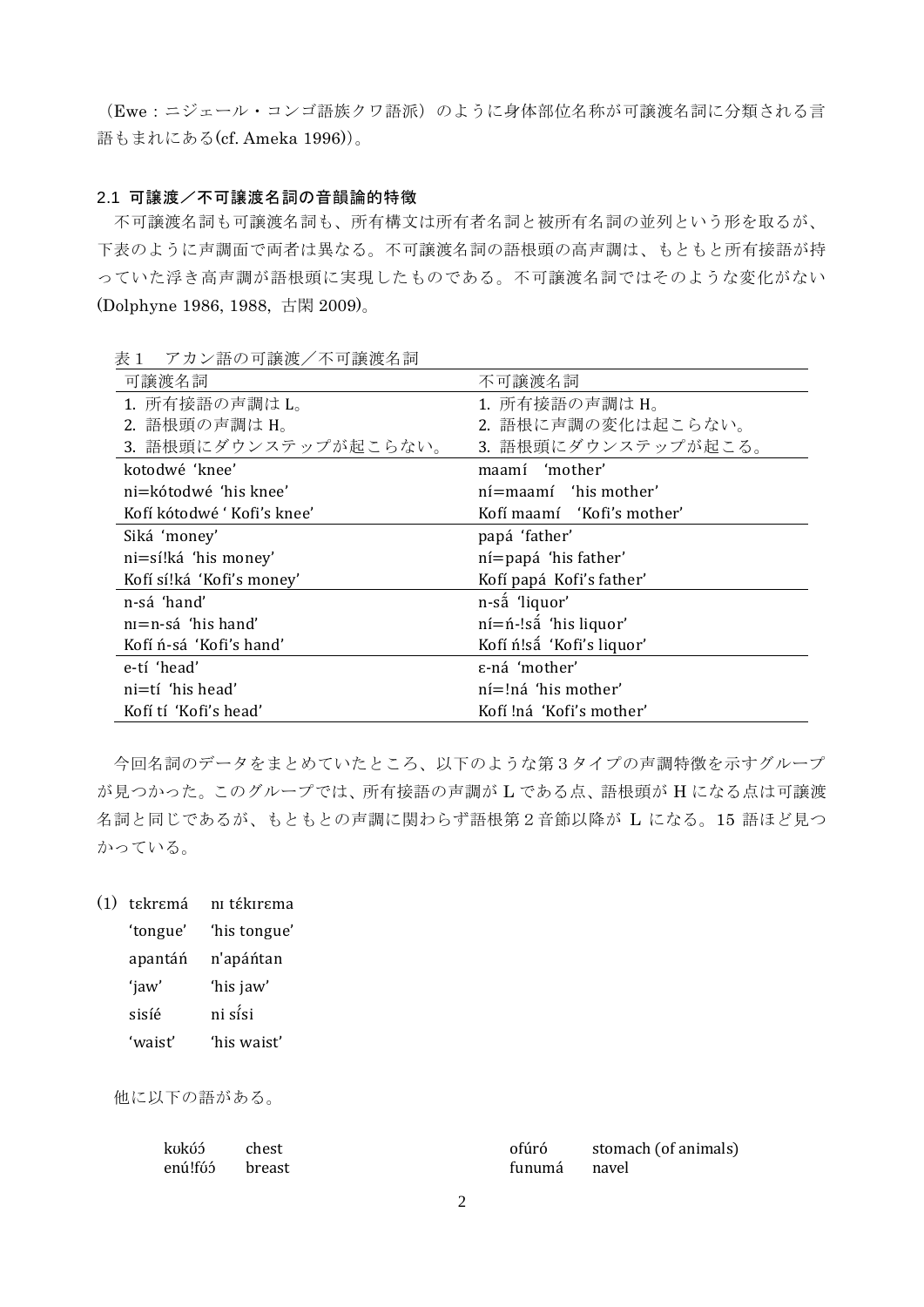| nsónó guts  |                     | nhíní          | root   |
|-------------|---------------------|----------------|--------|
|             | abé-ń!kwáńpalm soup | así            | in-law |
| atabán wing |                     | adamfóó friend |        |
| abebén horn |                     | mfímfií        | middle |

# 2.2 可譲渡/不可譲渡名詞の意味的規準

3に取り上げるンゼマ語の可譲渡/不可譲渡名詞の意味的規準はかなりはっきりしてい るが、アカン語の可譲渡/不可譲渡名詞の意味的規準ははっきりしないところがある。親 族を表す語は不可譲渡名詞に含まれるが、最も理解しがたいのは、身体部位を表す語のほ とんどが可譲渡名詞に分類されることである(なお、エウェ語(Ewe:ニジェール・コンゴ 語族クワ語派)のように身体部位名称が可譲渡名詞に分類される言語もまれにある(cf. Ameka 1996))。なぜ身体部位名称が可譲渡名詞なのか、調べる必要がある。また、米、塩な どの食料や羊、象などの動物、海、水、火などの自然現象に関わる語など譲渡可能ではな いかと思われる語が不可譲渡名詞の大半を占める点も気になる。以下はこれまで得られた 不可譲渡名詞のリスト(親族、部分、感情、知覚、分泌物、器官、空間、属性など?)。

| nnwíí  | hair                         | n'wá         | snail                  |
|--------|------------------------------|--------------|------------------------|
| εdwíní | white hair                   | abúá         | animal                 |
| ahúró  | phlegm                       | odwáń        | sheep                  |
| efĭ    | filth, dirt                  | วรบ์ทบ์      | elephant               |
| ekyím  | bone marrow                  | วtwî         | a kind of antelope     |
| εnám   | flesh, meat (of men, animal) | εkύэ         | buffalo                |
| oyám   | ring worm                    |              | odwáń-!nwíí wool       |
| ekúró  | wound, sore                  |              | odwáń-ń'wómá sheepskin |
| etwấ   | scar                         | εhá          | hunting                |
| ntíέ   | tribal mark                  | áń!k′ré      | drum can, barrel       |
| εkám   | tribal mark                  | edáń-sú roof |                        |
| ohónó  | swelling                     | εbáń         | wall, fence            |
| adúró  | medicine                     | ερύηύ        | door, gate             |
| εmύύ   | rice                         | εdáń         | house, room            |
| εsám   | flour                        | árupre       | airplane               |
| nkyíní | salt                         | εhyέń        | ship                   |
| ngó    | palm oil                     | ετύό         | tax                    |
| an'wá  | oil                          | εbύ5         | price                  |
| nsấ    | liquor                       | εs΄rέ        | long grass             |
| nkwáń  | soup                         | εs′rέṁ       | savannah               |
| á!kó   | parrot                       | abέ          | oil palm               |
|        | áturú!hwíé a kind of sparrow | abá          | seed                   |
| ebúó   | nest                         | εhύnύ        | bark, skin (of fruits) |
| asó    | hoe                          | afúó         | field, farm            |
| agyáń  | arrow                        | εkwáń        | way, direction         |
| εtám   | loincloth                    | εtwíní       | bridge                 |
| εkyέ   | hat                          |              | nsú-ánó riverbank      |
| adíé   | thing                        | ερυ          | sea                    |
| ánansı | spider                       | nsúó         | water                  |
| mfá    | guinea worm                  | εbύэ         | stone                  |
| edwíé  | louse                        | nsốố         | ashes                  |
| esíé   | termites' nest               | egyá         | fire                   |
| εbóń   | hole                         | ahúṁ         | storm                  |
| ámaní  | herring                      | εbэ          | fog                    |
| adwíní | a kind of river fish         | ewíém        | sky, weather           |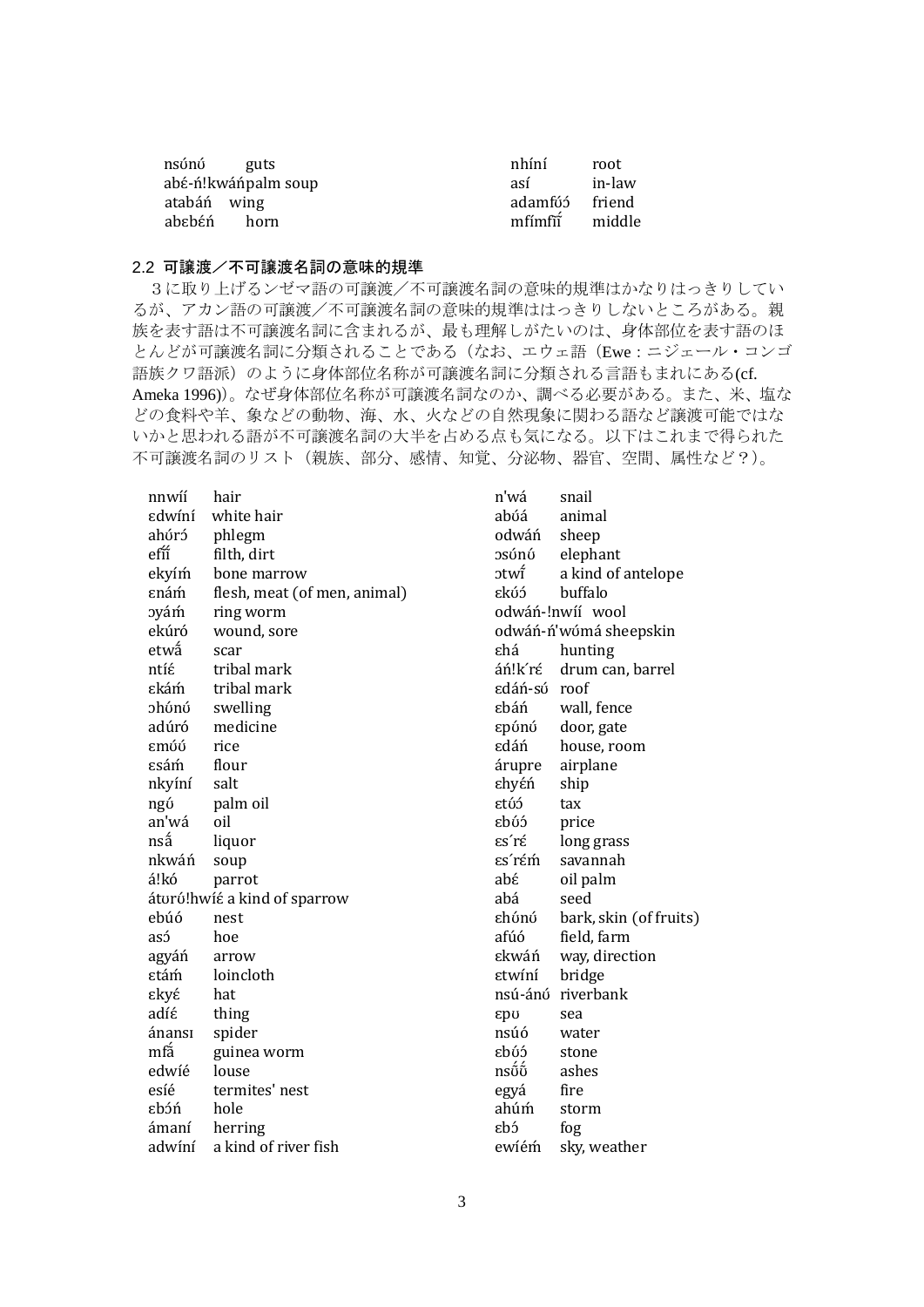nsʊ́nʊ́má star ɛdá day afí year, age ɛkyɪ́ná tomorrow nnɛ́ today ɛbɪ́rɪ́ time εfắ ́ half nyináá all ebí something ɛkáń first ekúnú husband papá father agyá father wɔfa uncle maamí mother ɛná mother sɪwáá aunt maamí-!núá mother's sister/brother papá-!núá father's sister/brother ɛna-yɛ́motherhood naná grandparent nana-béema grandfather naná-baagrandmother naná-maamí great-grandmother así in-law onua-bá nephew, niece sɪwáá-bápaternal cross cousin wɔfa-bá maternal cross cousin atá twin (boy) onúá brother/sister onúá-bɛ́ɛma brother onúá-baasister onúá-pányíń elder brother/sister onúá-bé $\epsilon$ ma-pányíń elder brother onúá-baa-pányíń elder sister onúá-kítíwá younger brother/sister ntɔ́ń clan ɔmáń nation, kingdom ɔmáń!níí citizen ɔmáń-bá citizen ɔmáń-mú region emúḿ dumbness, dumb person ɛdáḿ madness ofrí albino níní male (of animals) ɔbáá female ɔbaa-yɛ́ womanhood ɛdɔ́ḿ group of people asárí-díń Christian name ɛbɛ́ proverb εfắ ́ the other side of a thing ɛfɔ́ḿ ground, bottom, down ɛfʊ advice

ehwá ́ smell ehwáḿ scent  $nk\hat{a}$ ́ smell ɔka saying ɔháḿ quarrel nkúró complaint, dispute nkɔ́ḿ oracle ɛnwʊ́ḿ song ɛnwʊ́ḿ-!tʊ́ ɔ́ singing asá dance ɛfɪ́ɛ́ the vomit esū́u crying, crying voice ehűű fear etúó gun nná sleep ɛkɔ́ḿ hunger ɔpɛ́ liking, love ɔtáń hatred otúó flying ɛpɔ́ knot, plot nkwá life ɛká debt, borrowed item awú<sub>2</sub> childbirth onyíń growth owúó death efúnú corpse ayíé funeral agʊ́rʊ́ play, game áḿpí a kind of game edwá public assembly ɔkʊ ́ʊ war, fight adwiń mind, thought ɛyá (physical) pain ɛyá!ẃ (mental) pain, grief ɔháẃ worry, distress ɔdɛ́ sweetness, taste ntém early, quickly, quickness ɔfɛ́ (of things) beauty ɛhyɪ́ẃ heat enwúnú shade awó coldness esúḿ darkness ntíní vein, tendon ebíní stool ɛwá cough adwi kernel of oil palm afii ́ comb ɛfɔ́ḿ (on the) floor, (on the) ground adwá stool asá saloon mpá bed, mat nná grave ɛdɔ́ń bell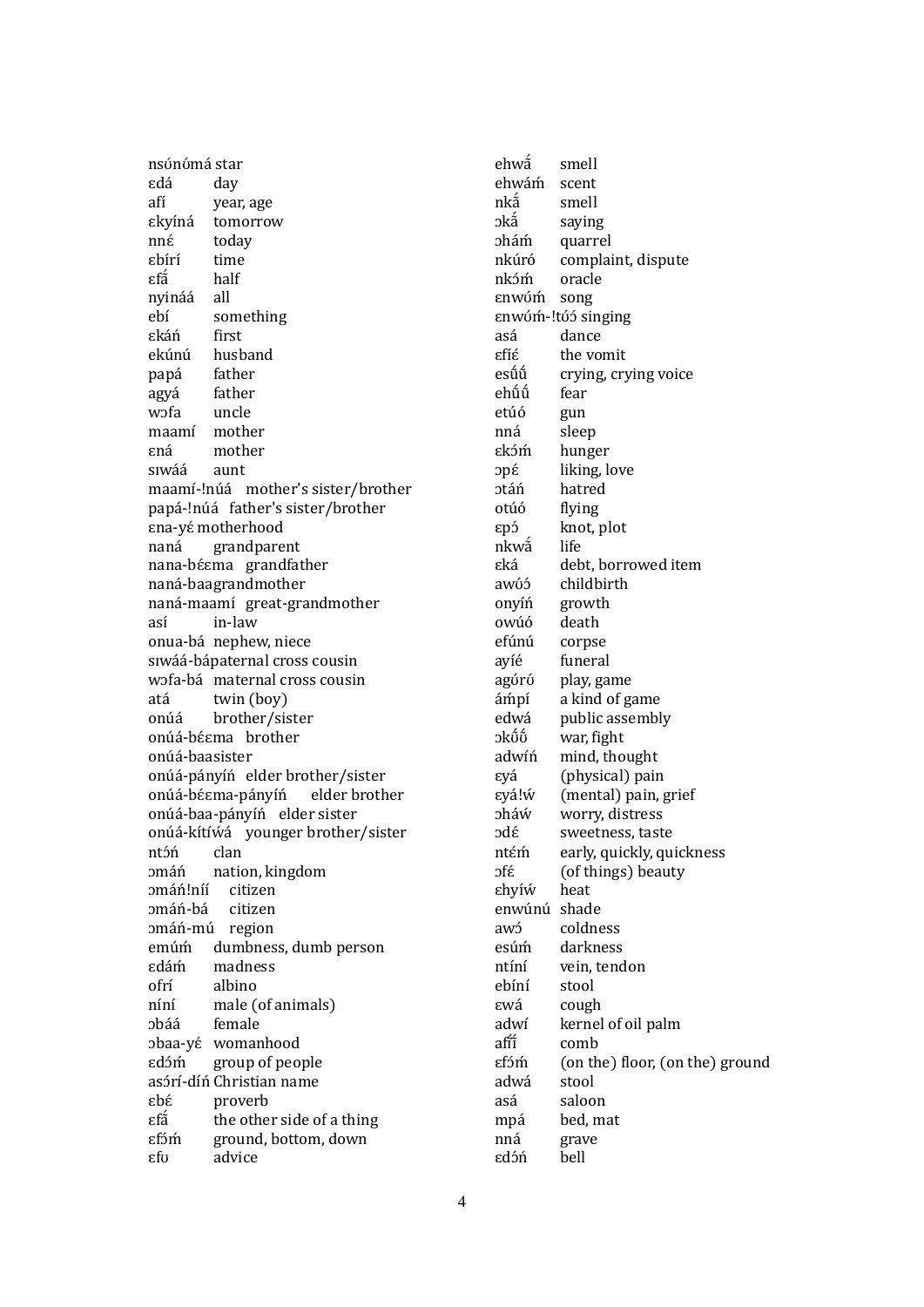| abéń           | horn                   | atém  | insult                       |
|----------------|------------------------|-------|------------------------------|
| osá            | war                    | at′ró | lie                          |
| asém           | story                  | cbc   | love                         |
| ekyíní         | stroll                 | asórí | prayer, worship              |
| εtá            | pestle                 | osúm  | religion                     |
| dcdc           | vally                  | akóm  | possession                   |
| эkấ            | ditch                  | anyáń | witch, wizard                |
|                | nsúó-ágyá bank, shore  | adúm  | grace, favour                |
|                | nsúó-ánóbank, shore    | kyíέ  | capture                      |
| ahúró          | foam, bubble           | adɔ́  | mowing, weeding, cultivation |
| ερέ            | harmattan              | apám  | cultivation                  |
|                | εhyíώ-!bírí hot season | εbó   | promise                      |
| áńkő-nám loner |                        | ofóm  | mistake                      |
| owúra          | master                 | esíní | remnant (of a whole)         |
| ohíní          | king, chief            | mpáń  | emptiness                    |
| ewíásí         | world                  | ohúnú | nothing                      |
| edwá           | market                 | nkó   | sleepiness                   |
| edwóm          | market (place)         | amó   | conguratulation              |
| εhyíέ          | border                 |       |                              |
|                |                        |       |                              |

# 3. ンゼマ語の可譲渡/不可譲渡名詞

ンゼマ語に可譲渡/不可譲渡名詞の区別があることは、Chinebuah (1971)によって指摘 されている。ただ、Chinebuah は、不可譲渡名詞の形態論的特徴を示したが、音韻論的特 徴は示されていない。ここでは、私のデータを用いて、ンゼマ語の可譲渡/不可譲渡名詞 の音韻・形態論的特徴を提示する。

### 3.1 不可譲渡名詞の音韻・形態論的特徴

不可譲渡名詞は以下の 36 語が確認された3。これらは音韻・形態論的特徴から 2 グルー プに分類される。

| 28 A          | ↓ Hメルス・H H・1 |               |      |          |       |
|---------------|--------------|---------------|------|----------|-------|
| I-i グループ      |              |               |      |          |       |
| ètìlè         | 「頭」          | èfồkálè       | 「頬」  | Èkùtùálè | 「臍」   |
| Èwῢmál<br>È   | 「額」          | èkòmìlé       | 「首」  | Èsàlè    | 「手」   |
| Ènyìlè        | 「目」          | èkòmìzá<br>lὲ | 「喉」  | ènìlè    | 「声」   |
| Èzῢlὲ         | 「耳」          | èbàtìlé       | 「肩」  | ègyàkè   | 「足」   |
| èbònyìl<br>è  | 鼻」           | Èνΐlέ         | 「脇腹」 | ènyúlű   | 「顔」   |
| èlồắlè        | 「口」          | Èzῒlὲ         | 「腰」  | èzî      | 「背中」  |
| ètèfùmá<br>lὲ | 「舌」          | èbùtนี้ส์lะ้  | 「尻」  | Èbύ      | 「下半身」 |
| ègyèlè        | 「歯」          | èkèrấlè       | 「胸」  | àgỳwῢlé  | 「友人」  |
| èkèsálè       | 顎」           | Èkὺlὲ         | 「腹」  |          |       |

表 2 不可譲渡名詞

-

<sup>3</sup> ただし、意味的に不可譲渡名詞に分類されそうだが、形式的には可譲渡名詞に分類されるものも少なく ない。Chinebuah (1971: 45)には、mògyá「血」, áhònlì「心臓」, bòwùlé「骨」, ányàlè「内臓」など可譲渡名 詞に属する身体部位名称 21 語が挙げられており、これらは私のデータにおいても可譲渡名詞の音韻・形態 論的特徴を示す。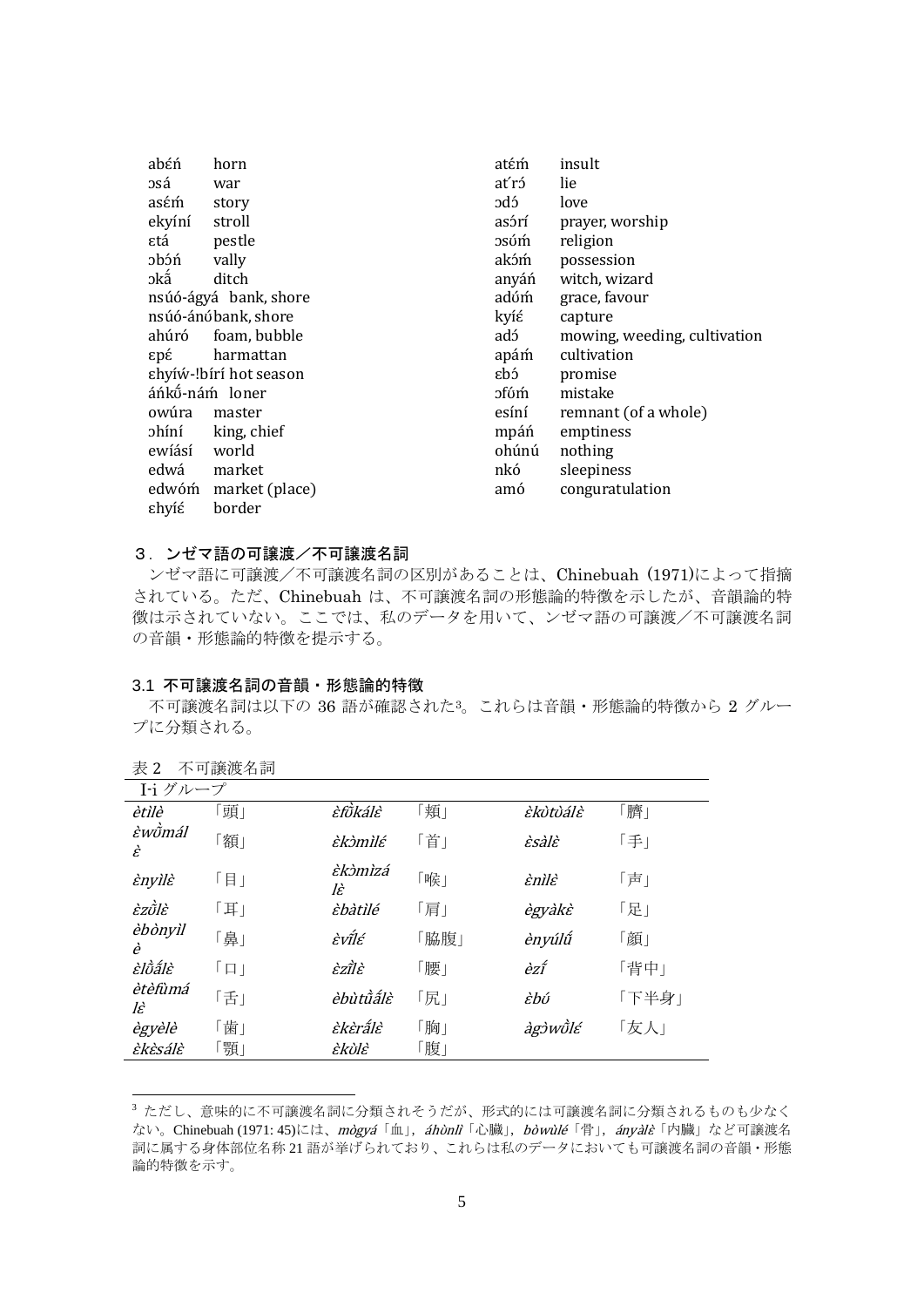| I-ii グループ |          | I-iii グループ |        |
|-----------|----------|------------|--------|
| nyèfőlè   | 「乳房」     | àdièmà     | 「兄弟姉妹」 |
| tùdɔ́lɛ̀  | 「(女の)陰部」 | àwùvùànyì  | 「オジ」   |
| tùálè     | 「陰茎」     |            |        |
| vìlέ      | 「妻」      |            |        |
| ràlè      | 「子」      |            |        |

| II グループ |     |
|---------|-----|
| sìlé    | 「父」 |
| nÌlĩ    | 「母」 |
| kũlí    |     |

#### 3.1.1 単独形

単独で現れるときの形(以下、単独形)は、まず、I-i グループは接頭辞 <sup>ɛ</sup>-/e-と接尾辞-lɛ/-le を取る4。接頭辞の声調は L、接尾辞の声調は L または H である。

(3) I-i グループ

| $\dot{\varepsilon}$ -nyì-l $\dot{\varepsilon}$ | ὲ-lῢấ-lὲ | è-tèfùmá-lè |
|------------------------------------------------|----------|-------------|
| 目                                              | $\Box$   | 「舌」         |

I-ii グループは、接頭辞がなく、接尾辞-<sup>l</sup><sup>ɛ</sup> のみを取る。接尾辞の声調は L または H であ る。

(4) I-ii グループ nyὲfố -lɛ̀ yɪ̀-lɛ́ rà-lɛ̀ 「乳房」 「妻」 「子」

I-iii グループは接頭辞 <sup>a</sup>-を取るが、接尾辞を取らない。接頭辞の声調は L である。

(5) I-iii グループ à-dìèmà à-wùvùànyì

「兄弟姉妹」 「オジ」

II グループは、接頭辞がなく、接尾辞-lɛ/-lĩを取る。接尾辞の声調は H である。

(6) II グループ

-

 $si$ -l $\varepsilon$ ̀-lı ́ $\vec{k}$ û-lî 「父」 「母」 「夫」

### 3.1.2 固有名詞を伴う所有構文

I グループは、固有名詞を伴う所有構文において、接頭辞が <sup>a</sup>-に変わり、接尾辞は失われ る。もともと接頭辞を持たない I-ii グループは、a-が付く。もともと接頭辞 <sup>a</sup>-を持ち接尾辞 を持たない I-iii グループは、単独形から変化がない。

声調の現れ方は、Iグループでは、まず a-は前部要素末の逆の声調になる(すなわち前部 要素が H で終わるときは L、L で終わるときは H になる)5。さらに、語根全体が L にな

<sup>5</sup> Chinebuah (1971)の資料では、接頭辞の声調は前部要素末に同化している。これが方言差なのか歴史的変

<sup>&</sup>lt;sup>4</sup> àgòwòlé 「友人」のみ接頭辞 a-を取る。また、ègyàkè「足」,ènyúlǘ「顔」,èzŕ 「背中」,ἐbύ 「下半身」は 接尾辞を取らない。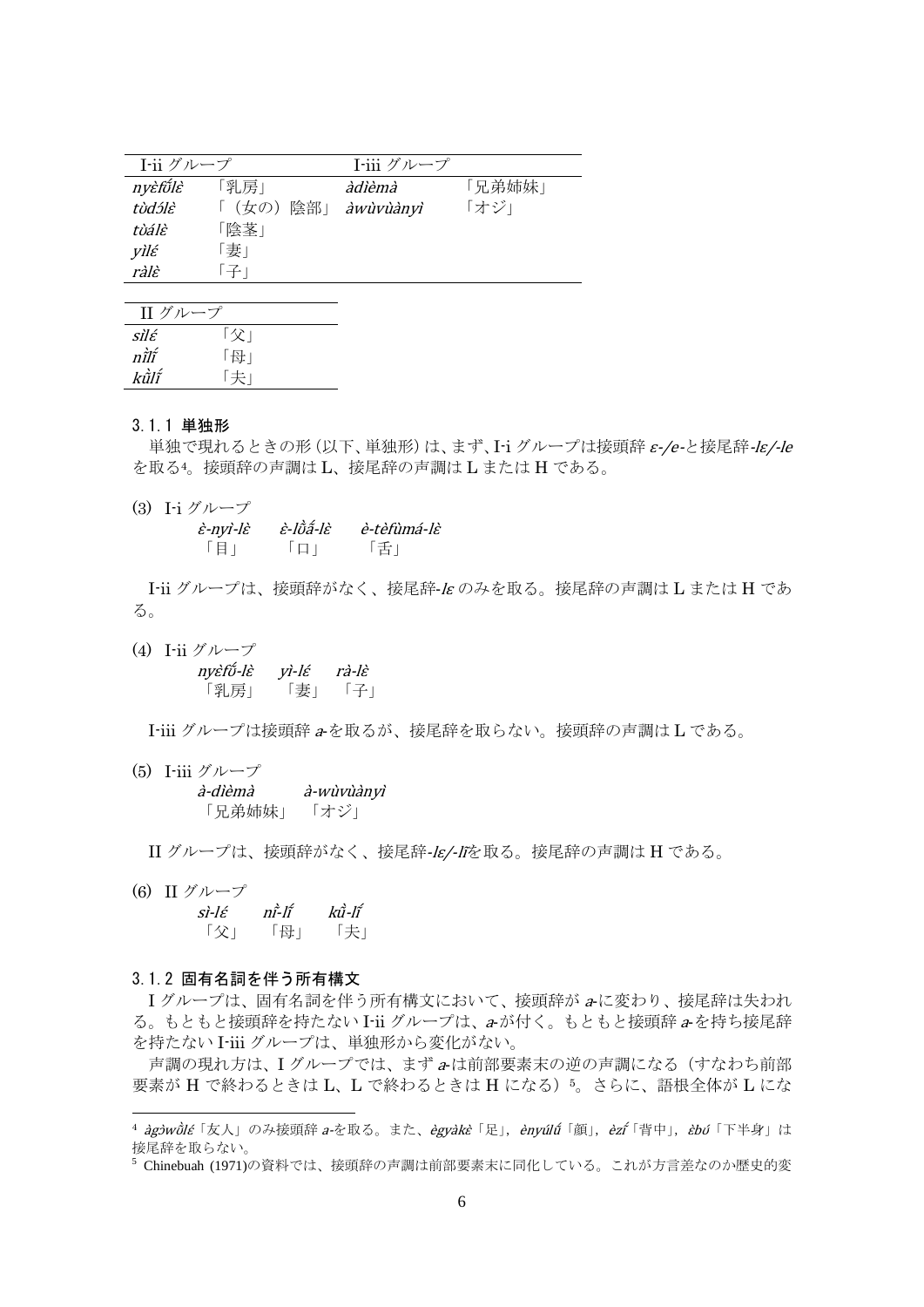る。

| (7) I-i グループ                |                           |                |
|-----------------------------|---------------------------|----------------|
| $\dot{\varepsilon}$ -nyì-lè | Yàbá à-nyì                | Àkúbà á-nyì    |
| $\lceil \frac{1}{2} \rceil$ | 「ヤバの目」                    | 「アクバの目」        |
| ὲ-lῢắ-lὲ                    | Àkyé à-lῢằ                | Ákà á-lồằ      |
| $\Box$                      | 「アチェのロ」「アカのロ」             |                |
|                             | è-tèfùmá-lè Kòfí à-tèfùmà | Àkúbà á-tèfùmà |
| 「舌」                         |                           | 「コフィの舌」「アクバの舌」 |
|                             |                           |                |

(8) I-ii グループ

| nyèfő-lè | Yàbá à-nyèfồ | Àkúbà á-nyèfồ |
|----------|--------------|---------------|
| 「乳房」     | 「ヤバの乳房」      | 「アクバの乳房」      |
| yì-lέ    | Kòfí à-yì    | Ákà á-yì      |
| 「妻」      | 「コフィの妻」      | 「アカの妻」        |
| rà-lè    | Àkyé à-rà    | Àkúbà á-rà    |
| 「子」      | 「アチェの子」      | 「アクバの子」       |

# (9) I-iii グループ

| <i>à-dìèmà</i> | Àkyé à-dìèmà               | Ákà á-dìèmà      |
|----------------|----------------------------|------------------|
| 「兄弟」           | 「アチェの兄弟」                   | 「アカの兄弟」          |
|                | à-wùvùànyì Kòfí à-wùvùànyì | Àkúbà á-wùvùànyì |
|                |                            |                  |

一方、II グループは形態面で I グループと振る舞いを異にする。まず、a-ではなく 3 人称 単数所有接語  $2=$ /0=が現れる。ただし、Chinebuah (1971)のデータでは3語とも  $2=$ /0=を 取るが、筆者のデータでは *ni*líでは a-でも o=でもよく、kū̀líでは o=が現れる形は得られな かった。なお、この  $2=$ /0=も a-と同様の声調の振る舞いをする(前部要素末の逆の声調に なる)6。また、Chinebuah (1971)の記述したように語根の子音交替が起こる (s:z, n:l, k:  $h$ )。これは、一種の緩音化とみなされる。s: z は有声音化、n: lは側面音化、k: h は摩擦音 化によるものである。

# (10) II グループ

| sì-lé | Yàbá ɔ̀=zì                       | Àkúbà ɔ́=zì      |
|-------|----------------------------------|------------------|
| 「父」   | 「ヤバの父」                           | 「アクバの父」          |
| nî-lî | $\hat{A}$ kyé à-li` $\sim$ ò=li` | Ákà á-li`~ ó=li` |
| 「母」   | 「アチェの母」                          | 「アカの母」           |
| kǜ-lí | Yàbá à-hữ                        | Àkúbà á-hữ       |
| 「夫」   | 「ヤバの夫」                           | 「アクバの夫」          |

# 3.1.3 所有接語を伴う所有構文

所有接語を伴う所有構文では、すべてのグループで接頭辞および接尾辞が失われる(も ともと接頭辞を持たない I-ii、II グループは接尾辞のみ失われ、もともと接尾辞を持たない I-iii グループは接頭辞のみ失われる)。なお、不可譲渡名詞は 2 人称単数所有接語 ε=/e=、 3 人称単数所有接語  $2 = / 0 = 2$ 取り、可譲渡名詞 (それぞれ w2=/wo=, yT=/yi=) と異なる (そ れ以外の所有接語は同じ)。声調は、I グループは、所有接語が L、語根第一音節が H で、 それ以降は L になる。

-

化なのか、要調査である。

<sup>6</sup> *コー/o=*が接語から接辞へ文法化しているのではないかと考えられる。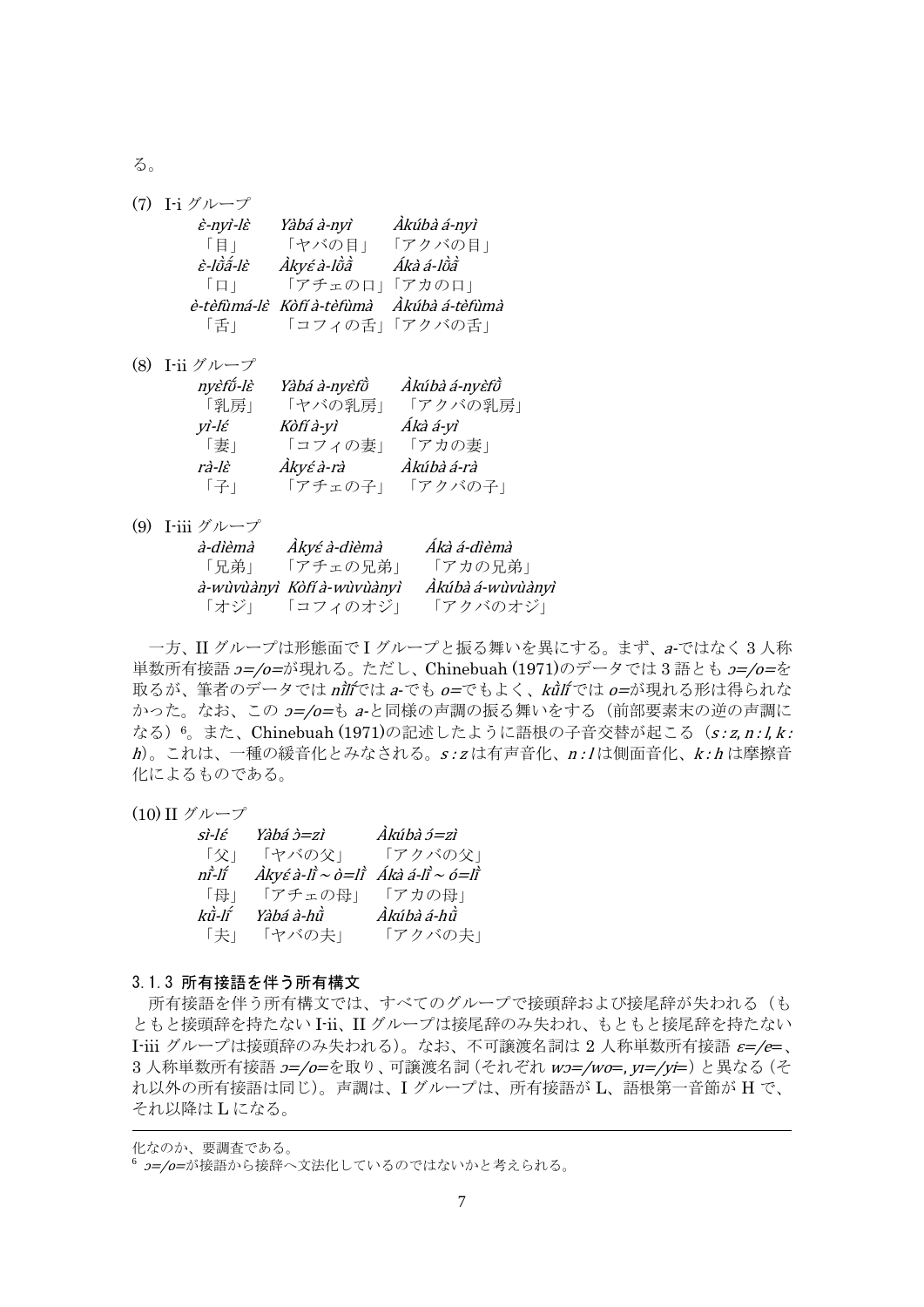# (11) I-i グループ

| È-nyì-lὲ    | $\dot{\varepsilon}$ =nyí | $\dot{\partial} = nyf$ |
|-------------|--------------------------|------------------------|
| 「目」         | 「あなたの目」                  | 「彼/彼女の目」               |
| È-lῢắ-lÈ    | è=lőầ                    | <i>ò=lốã</i>           |
| $\Box$      | 「あなたの口」                  | 「彼/彼女の口」               |
| è-tèfùmá-lè | è=téfùmà                 | ò=téfùmà               |
| 「舌」         | 「あなたの舌」                  | 「彼/彼女の舌」               |

(12) I-ii グループ

| nyèfő-lè | <i>è=nyéfő</i>                     | <i>d=nγέfῢ</i>       |
|----------|------------------------------------|----------------------|
| 「乳房」     | 「あなたの乳房」                           | 「彼女の乳房」              |
| yì-lέ    | $\dot{\varepsilon} = v\dot{\iota}$ | $\dot{\jmath} = V I$ |
| 「妻」      | 「あなたの妻」                            | 「彼の妻」                |
| rà-lè    | È=rá                               | <i>ò=rá</i>          |
| 「子」      | 「あなたの子」                            | 「彼/彼女の子」             |

# (13) I-iii グループ

| <i>à-dìèmà</i>    | <i>è=díèmà</i> | ò=díèmà                             |
|-------------------|----------------|-------------------------------------|
| 「兄弟」              | 「あなたの兄弟」       | 「彼/彼女の兄弟」                           |
| <i>à-wùvùànyì</i> | è=wúvùànyì     | $\dot{\rho} =$ wúv $\dot{\nu}$ ànyì |
| 「オジ」              | 「あなたのオジ」       | 「彼/彼女のオジ」                           |

一方、II グループは語根が L で実現する。また、固有名詞を伴う所有構文と同じく、語 根子音に緩音化が起こる。

# (14) II グループ

| si-lé          | $\grave{\varepsilon} = z\grave{\varepsilon}$ | $\dot{\beta} = z\dot{t}$ |
|----------------|----------------------------------------------|--------------------------|
| 「父」            | 「あなたの父」                                      | 「彼/彼女の父」                 |
| ni-lí          | $\dot{e} = l\dot{\tilde{\imath}}$            | $\partial = I \hat{I}$   |
| 「母」            | 「あなたの母」                                      | 「彼/彼女の母」                 |
| $k\hat{u}$ -lî | è=hữ                                         | $\partial = h \hat{u}$   |
| 「夫」            | 「あなたの夫」                                      | 「彼女の夫」                   |

# 3.2 可譲渡名詞の音韻・形態論的特徴

3.1 で挙げた不可譲渡名詞以外の名詞は、意味的には、基本的に他人から手に入れたり、 人に譲ったりできるものを表す7。これらの可譲渡名詞は、所有構文で形態面での変化はな いが、声調変化があり、この変化は不可譲渡名詞の場合と異なる。

| 表 3    | 可譲渡名詞の例  |                                            |        |          |         |
|--------|----------|--------------------------------------------|--------|----------|---------|
| àbèlè  | 「トウモロコシ」 | èdànlé                                     | 「布」    | kyèlè    | 「帽子」    |
| àlùbà  | 「豆」      | èlùé                                       | 「ヤムイモ」 | mògyá    | ĒΔ.     |
| àgbúyà | 「針」      | Èsàmù                                      | 「小麦粉」  | nànì     | 「肉」     |
| áhònlì | 「心臟」     | èvilí                                      | 「垢」    | bèdè     | 「キャッサバ」 |
| àkźndí | フフー      | $\dot{\varepsilon}$ wż $\dot{\varepsilon}$ | 「へビ」   | bòtòkúmá | 拳       |

<sup>7</sup> これまで 373 語が得られた。

-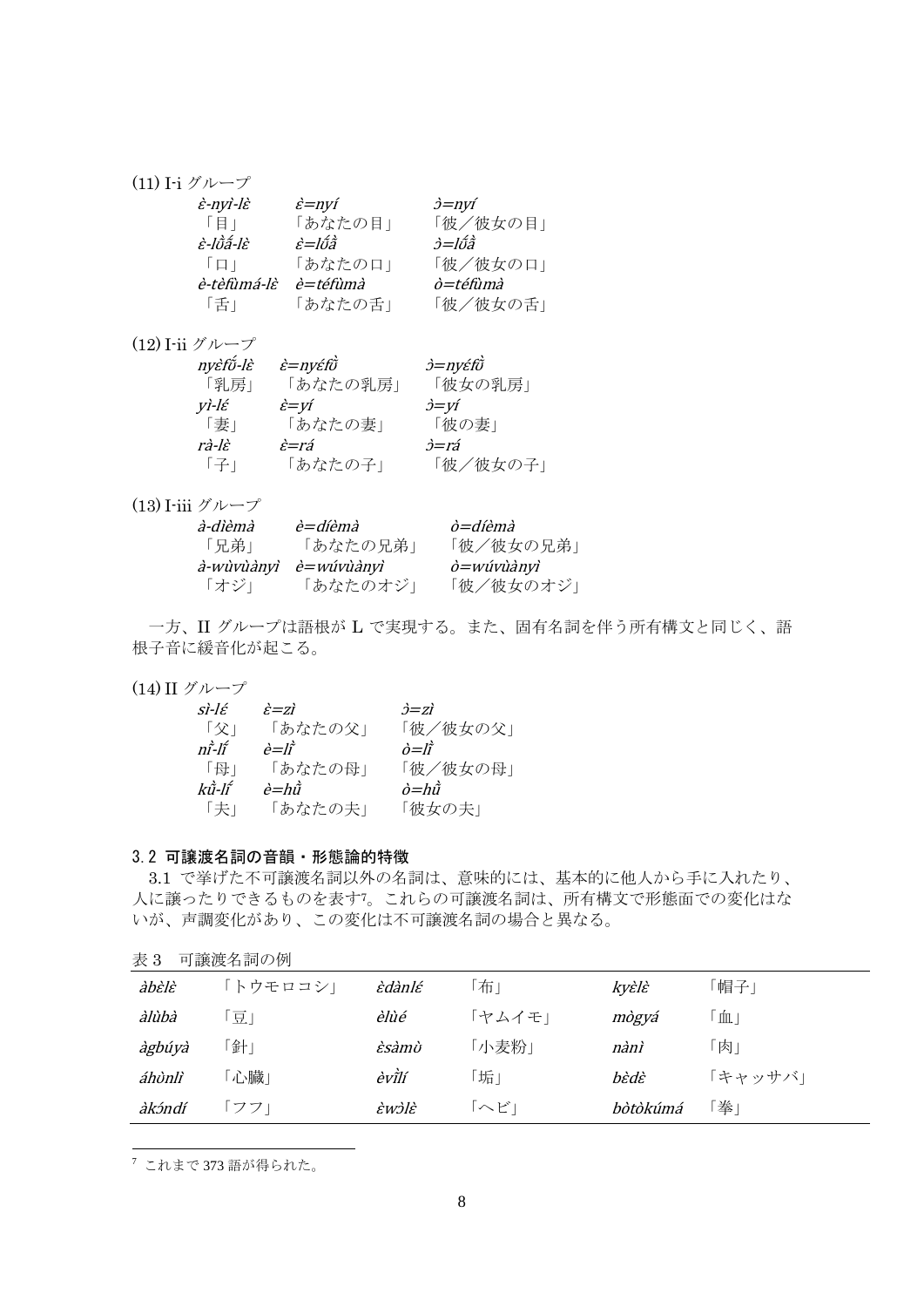| àkùmá  | 斧」  | èwùlè    | 「病気」  | bòwùlé | 「骨」     |
|--------|-----|----------|-------|--------|---------|
| áliè   | 食べ物 | hằlé     | 「怪我」  | dàdìè  | 「ナイフ」   |
| ányàlè | 内臓」 | kápìnlì  | 傷.    | nkwání | 「スープ」   |
| àwànì  | 肩」  | kèlátà   | 「紙」   | nwùlì  | 「油」     |
| àyìlé  | 薬」  | kòlònvíá | 卵」    | nzấ    | 「酒」     |
| Èdà    | 弓矢」 | kùtùkú   | 「蒸留酒」 | ngùnlè | 「部族マーク」 |

### 3.2.1 単独形

可譲渡名詞は、単独では以下の形を取る。接頭辞には a-,  $\varepsilon$ -/e-, N- (N-は語根頭子音の同 調音点鼻音)が、接尾辞には -le/-le があり、接頭辞も接尾辞も取るもの、いずれかを取る もの、いずれも取らないものとがある。

| $\varepsilon$ -/e- | 語根 | $-$ l $\varepsilon$ /-le |
|--------------------|----|--------------------------|
|                    |    |                          |
|                    |    |                          |
|                    |    |                          |

声調は、接頭辞はほとんどが L だが、H 接頭辞 <sup>a</sup>-を取るものも若干ある。接尾辞は L ま たは H で、不可譲渡名詞と同じである。可譲渡/不可譲渡名詞は、接辞の有無とその種類 によってある程度区別されるが、(16)のように同形態、声調を示す可譲渡/不可譲渡名詞も あるため、単独形で完全に区別されるわけではない。

| $(15) \dot{\varepsilon}$ -dàn-lé                   | è-liìé                       | à-hè-lè                     | á-liè |
|----------------------------------------------------|------------------------------|-----------------------------|-------|
| 「布」                                                | 「ヤムイモ」                       | 「トウモロコシ」                    | 「食べ物」 |
| n-gùn-lè                                           | n-kwání                      | kyè-lè                      | mògyá |
| 「部族マーク」 「スープ」                                      |                              | 「帽子」                        | 「血」   |
|                                                    |                              |                             |       |
| $(16) \dot{\varepsilon}$ -wż-l $\dot{\varepsilon}$ | cf. <i>È-nyì-lÈ</i> (不可譲渡名詞) |                             |       |
| 「へビ」                                               | 「目」                          |                             |       |
| hầ-lé                                              | cf. <i>yi-lé</i> (不可譲渡名詞)    |                             |       |
| 「怪我」                                               | 「妻」                          |                             |       |
| <i>à-lùbà</i>                                      |                              | cf. <i>à-dièmà</i> (不可讓渡名詞) |       |
| 「豆」                                                | 「兄弟」                         |                             |       |

### 3.2.2 固有名詞を伴う所有構文

可譲渡名詞と不可譲渡名詞の違いは、所有構文においてはっきりと現れる。まず、可譲 渡名詞は不可譲渡名詞と異なり、所有構文において形態が変化しない。すなわち、単独形 で持つ接頭辞および接尾辞が、所有構文においても現れる。

形態は変化しないが、可譲渡名詞は所有構文で声調変化が起こる。固有名詞を伴う所有 構文では、語頭つまり接頭辞または語根頭が前部要素末と逆の声調になる。それ以降の声 調は変わらない(不可譲渡名詞では語根がすべて L になる)。

| $(17)$ <i>è-dàn-lé</i> | Àkyé è-dàn-lé | Ákà é-dàn-lé |
|------------------------|---------------|--------------|
| 「布」                    | 「アチェの布」       | 「アカの布」       |
| è-lùé                  | Àkyé è-lùé    | Ákà é-lùé    |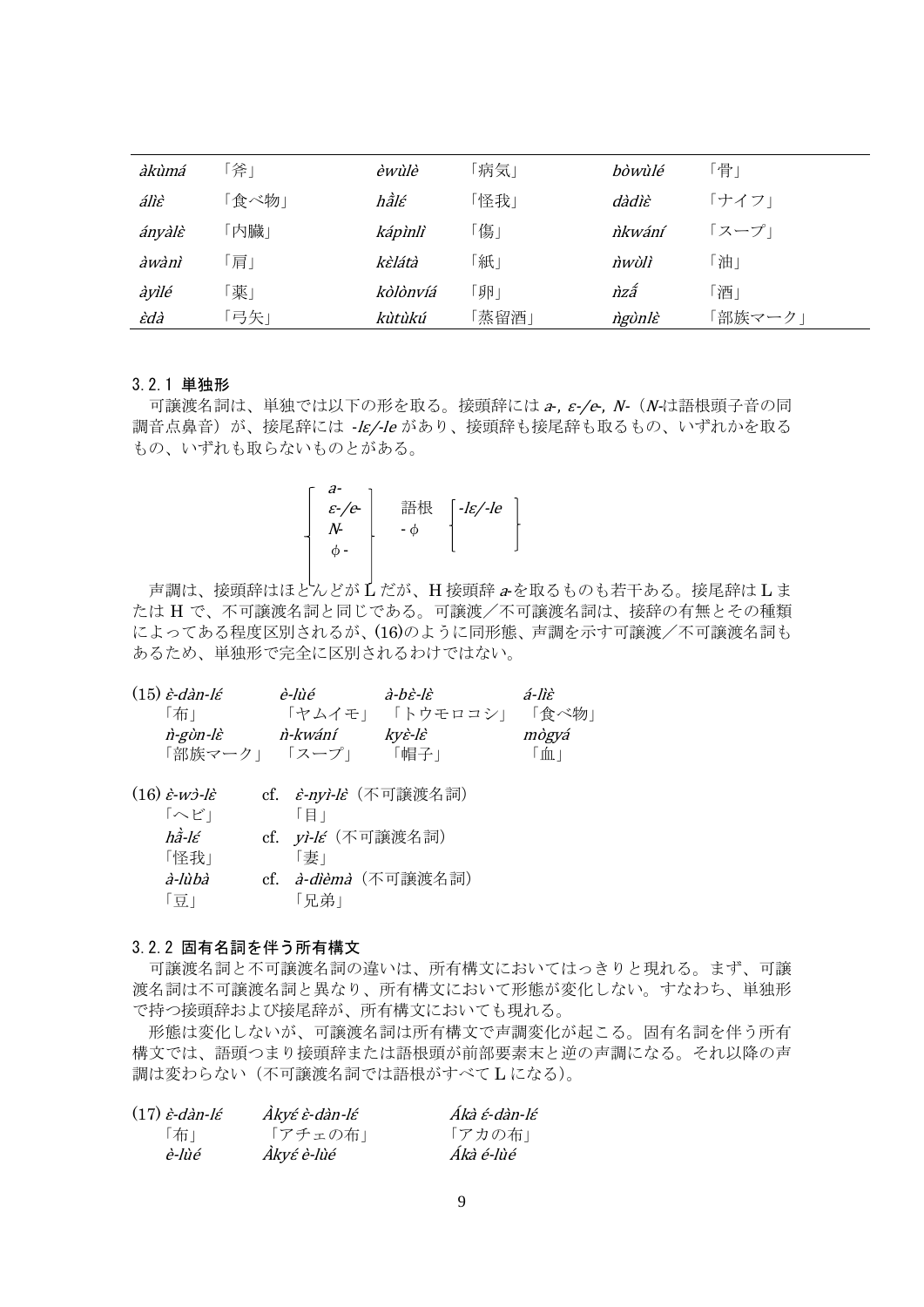| 「ヤムイモ」 | 「アチェのヤムイモ」  | 「アカのヤムイモ」  |
|--------|-------------|------------|
| á-lìè  | Àkyé à-lìè  | Ákà á-lìè  |
| 「食べ物」  | 「アチェの食べ物」   | 「アカの食べ物」   |
| mògyá  | Àkyé mògyá  | Ákà mógyá  |
| 「血」    | 「アチェの血」     | 「アカの血」     |
| kyè-lè | Àkyé kyè-lè | Ákà kyé-lè |
| 「帽子」   | 「アチェの帽子」    | 「アカの帽子」    |

(18)のように、もともと a- を取る可譲渡名詞は、所有構文で形態上は不可譲渡名詞と変 わらないが、語根に H があれば、語根全体が L になる不可譲渡名詞と声調で区別される。

| $(18)$ à-kùmá | Àkyé à-kùmá | cf. <i>è-kèsá-lè</i> (不可譲渡名詞) <i>Àkyé à-kèsà</i> |         |
|---------------|-------------|--------------------------------------------------|---------|
| 「斧」           | 「アチェの斧」     | 「顎」                                              | 「アチェの顎」 |

### 3.2.3 所有接語を伴う所有構文

3.1.3 で述べたように、所有接語を伴う所有構文で、可譲渡名詞は 2 人称単数所有接語 wo=/wo=、3 人称単数所有接語 yr=/yi=を取り、不可譲渡名詞 (それぞれ ε=/e=、 ο=/ο=) と異なる(それ以外の所有接語は同じ)。

所有接語の声調は L で、不可譲渡名詞と同じである。語根頭または接頭辞は H になるが、 それ以降の声調は変わらない(不可譲渡名詞は語根頭が H になるが、それ以降はすべて L になる)。

| $(19)$ à-dàn-lé                              | wì=é-dàn-lé | yì=é-dàn-lé |
|----------------------------------------------|-------------|-------------|
| 「布」                                          | 「あなたの布」     | 「彼の布」       |
| è-lùé                                        | wò=é-lùé    | yì=é-lùé    |
| 「ヤムイモ」                                       | 「あなたのヤムイモ」  | 「彼のヤムイモ」    |
| á-lìè                                        | wɔ̀=á-lìɛ̀  | yì=á-lìὲ    |
| 「食べ物」                                        | 「あなたの食べ物」   | 「彼の食べ物」     |
| mògyá                                        | wò=mógyá    | yì=mógyá    |
| 「血」                                          | 「あなたの血」     | 「彼の血」       |
| $ky\dot{\varepsilon}$ -l $\dot{\varepsilon}$ | wż=kyé-lè   | yì=kyé-lè   |
| 「帽子」                                         | 「あなたの帽子」    | 「彼の帽子」      |

(20)のように、もともと接頭辞も接尾辞も持たない可譲渡名詞は、2・3 人称単数以外の 所有接語を伴う所有構文で不可譲渡名詞と形が同じになるが、語根第一音節以降に H があ れば、不可譲渡名詞と声調で区別される。

| $(20)$ mògyá mì=mógyá |       | cf. ny <i>èfǘ-lè</i> (不可譲渡名詞) mì=nyéfǜ |        |
|-----------------------|-------|----------------------------------------|--------|
| $\mathbb{m}$          | 「私の血」 | 「乳房」                                   | 「私の乳房」 |

不可譲渡名詞 I, II グループと可譲渡名詞の音韻・形態論的特徴を以下にまとめる。

| 不可譲渡名詞 】 グループ |                                                                         |
|---------------|-------------------------------------------------------------------------|
| 単独形           | ・構造: ε-/e- 語根 - <i>lε/-le (ε-/e-,-lε/-le</i> は、それぞれ母音調和に従っ<br>て分布する異形熊) |
|               | (ただし一部の接頭辞は a。また一部は接頭辞/接尾辞を取らない)                                        |
| +固有名詞         | ・構造 : 固有名詞 <i>a</i> 語根                                                  |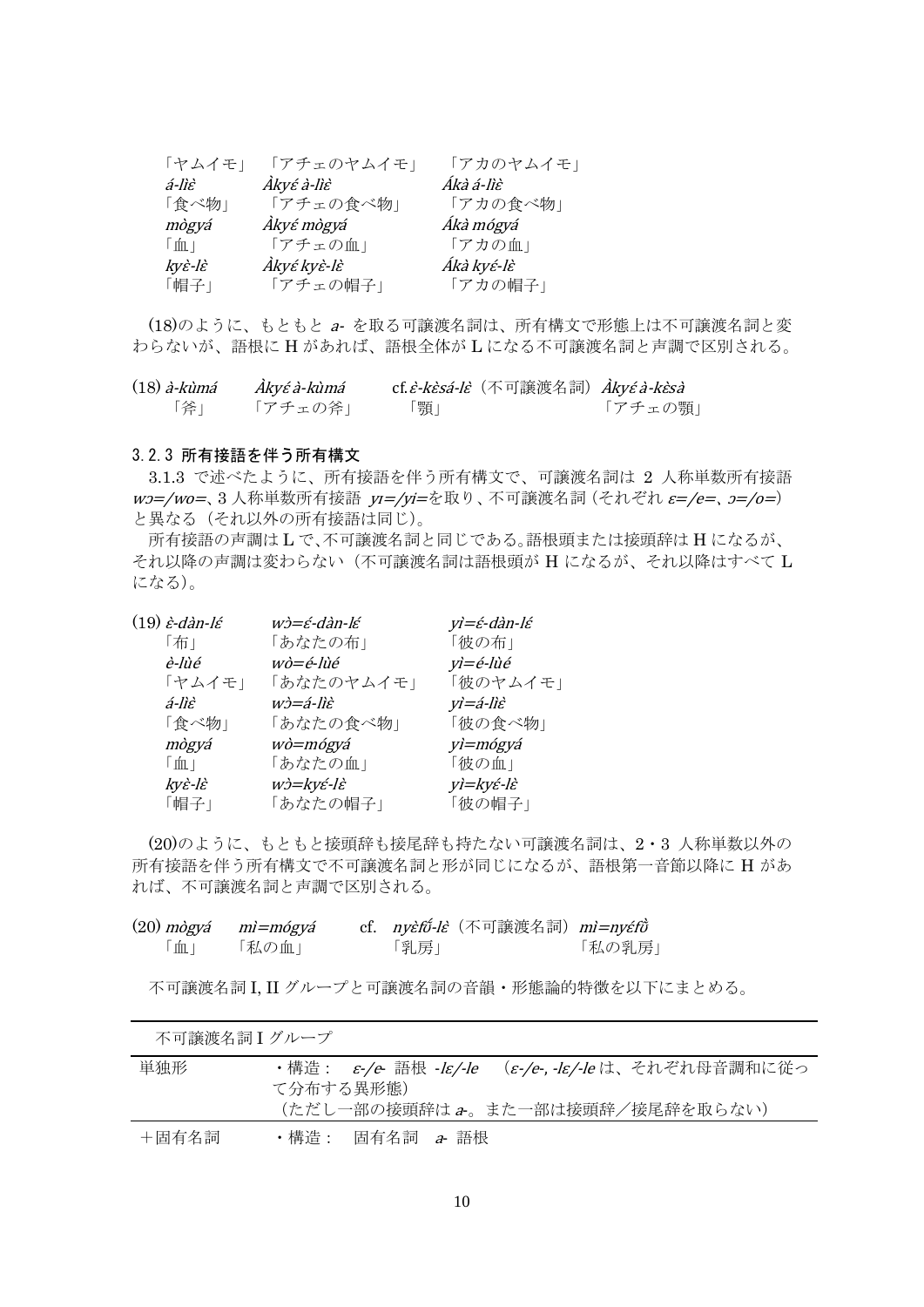| 所有構文  | ・a-は前部要素末の逆の声調、語根全体はL。                 |
|-------|----------------------------------------|
| +所有接語 | ・構造 : 所有接語=語根                          |
| 所有構文  | ・2 人称単数所有接語 ε=/e=、3 人称単数所有接語 2=/o=を取る。 |
|       | ・語根第一音節が H で以降は L。                     |

| 不可譲渡名詞 II グループ |                                        |  |  |
|----------------|----------------------------------------|--|--|
| 単独形            | ・構造: 語根 <i>-lɛ,-lĩ</i>                 |  |  |
| +固有名詞          | ・構造: 固有名詞 <i>a</i> 語根  または             |  |  |
| 所有構文           | ・語根子音の緩音化                              |  |  |
|                | ・a-, 2=/0=は前部要素末の逆の声調、語根は L。           |  |  |
| +所有接語          | ・構造 : 所有接語=語根                          |  |  |
| 所有構文           | ・2 人称単数所有接語 ε=/e=、3 人称単数所有接語 э=/ο=を取る。 |  |  |
|                | ・語根子音の緩音化                              |  |  |
|                | ・語根はL。                                 |  |  |

| 可譲渡名詞 |                                                                                                                                                    |  |  |
|-------|----------------------------------------------------------------------------------------------------------------------------------------------------|--|--|
| 単独形   | ·構造:<br>$\begin{array}{c c}\n\varepsilon-\sqrt{e}\\ N\cdot\n\end{array}$ 語根 $\left[\begin{array}{c} -le/-le\\ -\phi\end{array}\right]$<br>$\phi$ - |  |  |
| +固有名詞 | ・構造:<br>固有名詞 単独形                                                                                                                                   |  |  |
| 所有構文  | ・接頭辞/語根頭は前部要素末と逆の声調、それ以降の声調は単独形と同じ。                                                                                                                |  |  |
| +所有接語 | ・構造: 所有接語=単独形                                                                                                                                      |  |  |
| 所有構文  | ・2 人称単数所有接語 wɔ=/wo=、3 人称単数所有接語 yɪ=/yi=を取る。                                                                                                         |  |  |
|       | ・接頭辞/語根頭は H、それ以降の声調は単独形と同じ。                                                                                                                        |  |  |

可譲渡/不可譲渡名詞の所有構文の違いを簡潔にまとめると、形態面では、接辞が失わ れるか(不可譲渡名詞)保持されるか(可譲渡名詞)、固有名詞を伴う所有構文で所有マー カーの a-が付くか (不可譲渡名詞) 付かないか (可譲渡名詞) という違いであり、声調面 では、接頭辞/語根頭にのみ声調変化が起こるか(可譲渡名詞)語根全体の声調が変化す るか(不可譲渡名詞)という違いである。

可譲渡名詞が所有構文において接頭辞/語根頭の声調変化のみによってマークされるの に対し、不可譲渡名詞のマーカーは形態、音韻論的に複雑である。すなわち、後者は、語 根全体の低声調化、接辞と所有マーカーa-の交替(固有名詞を伴う所有構文の場合)、語根 頭の高声調化(所有接語を伴う所有構文の場合)によってマークされる。不可譲渡名詞の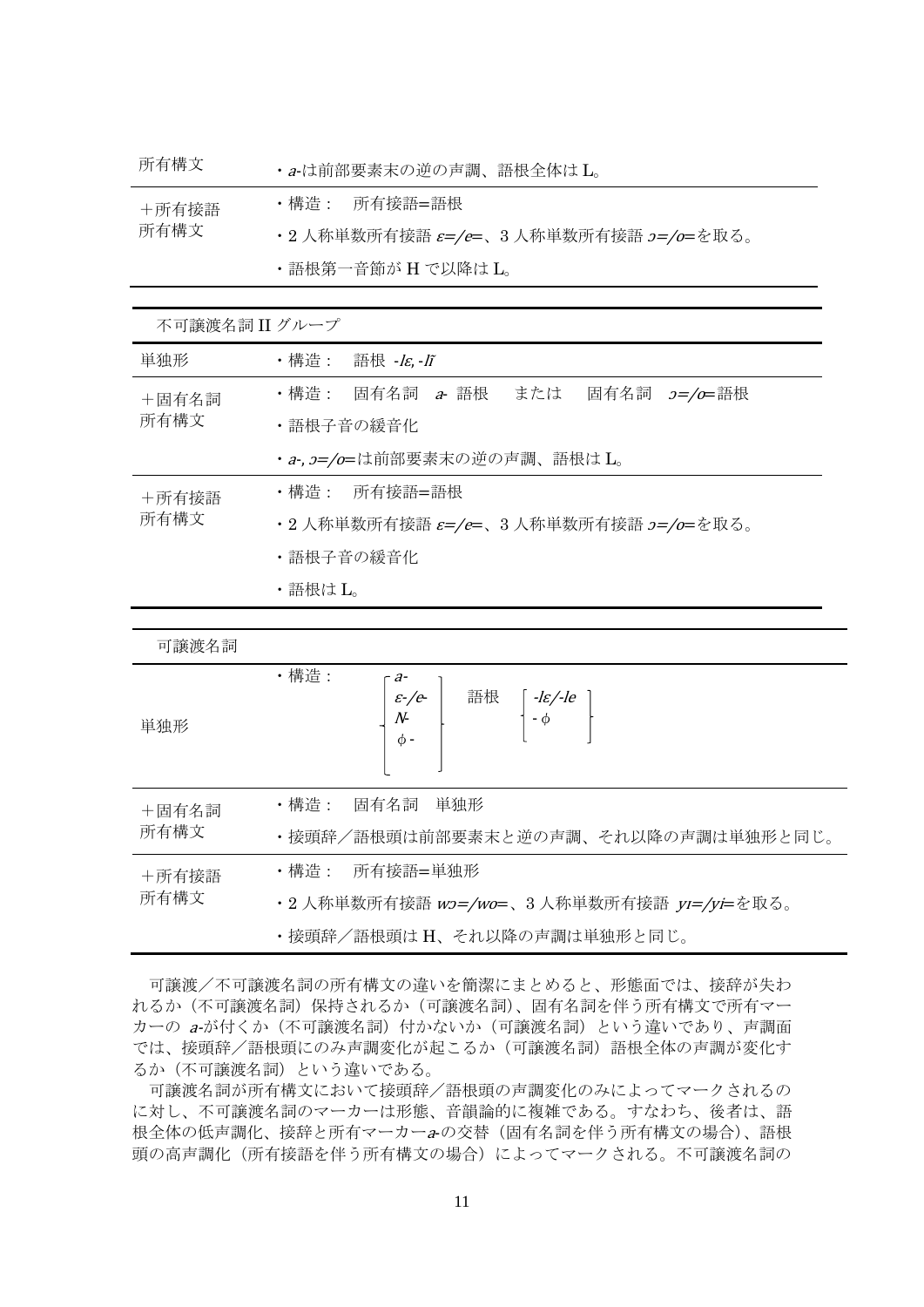所有構文におけるマーカーの方が単純であるという一般的傾向に反しているように見える が、このような変化により音節数が少なくなり、語根全体が低声調化するため、所有構文 全体は音韻・形態論的に単純化している。

II グループの *sìlé, nîlí, kǜlí* は、所有構文の音韻・形態論的単純化(融合)がさらに顕著で ある。この 3 語は、まず、語根が 1 音節のみからなる。また、所有接語を伴う所有構文で、 構文全体の声調が L になる(他の不可譲渡名詞は語根頭が上がる)。さらに、語根子音の 緩音化が起こる。

このようなサブグループの存在は、ンゼマ語において、可譲渡名詞と不可譲渡名詞が二 項対立するというよりも、不可譲渡性は程度の問題であることを示すものと考えられる8。 不可譲渡性が高いほど音韻・形態論的により単純になるとすると、不可譲渡性の程度が高 い順から以下のように示される。

不可譲渡名詞 II グループ > 不可譲渡名詞 I グループ > 可譲渡名詞

#### 4.おわりに(課題)

・アカン語の身体部位名称が可譲渡名詞に分類されるのはなぜか (cf. Ameka 1996)。

・アカン語の所有接語は三人称単数で調査してきたが、無生も同じ形なので、両者が混 在している可能性あり(例えば「地面」を「彼の地面」ではなく「その(地球の?)地面」 などと言っている可能性がある)。あるいは、「彼の(自分の)頭」といった場合と「彼の (持っている例えば鶏の)頭」といった場合とで形が変わってくるか。

- ・アカン語の第3タイプのグループについて
- といったことを、今後調査していきたい。

### 参考文献

-

- Ameka, F. 1996. "Body parts in Ewe grammar." The Grammar of Inalienability: A Typological Perspective on Body Part Terms and the Part-Whole Relation (H. Chappell and W. McGregor eds.), 783-840, Berlin, New York: Mouton de Gruyter.
- Berry, J. 1955. "Some notes on the phonology of the Nzema and Ahanta dialects." Bulletin of the School of Oriental and African Studies, 17: 160-165.
- Chinebuah, I.K. 1971. "Variable nouns in Nzema." Journal of African Languages, 10, 3: 42-64.

Creissels, D. 2000. "Typology." African Languages, An Introduction (B. Heine and D. Nurse eds.), 231-258, New York: Cambridge University Press.

Dolphyne, F.A. 1986. "Tone and grammar in Akan: The tone of possessive constructions in the Asante dialect." The phonological representation of suprasegmentals (K. Bogers, H. Hulst and M. Mous eds.), 35-49, Dordrecht, Holland: Foris Publications.

Dolphyne, F.A. 1988. The Akan (Twi-Fante) language, its sound systems and tonal structure. Accra: Ghana Universities Press.

- Nichols, J. 1988. "On alienable and inalienable possession." In honor of Mary Haas (W. Whipley ed.), 557-609, Berlin: Mouton de Gruyter.
- Nichols, J. and B.Bickel 2013. "Possessive Classification." The World Atlas of Language Structures Online (M.S. Dryer and M. Haspelmath eds.), http://wals.info/chapter/59

Osumi, M. 1996. "Body parts in Tinrin." The Grammar of Inalienability: A Typological Perspective on Body Part Terms and the Part-Whole Relation (H. Chappell and W. McGregor eds.), 433-462, Berlin, New York: Mouton de Gruyter.

古閑恭子 2009「アカン語の名詞の声調」『言語研究』135: 151-165.

<sup>8</sup> 3 種類以上の所有構文を持ち、それらの間に譲渡性の段階性が認められる言語はいくつかの研究で報告さ れている(cf. Ameka 1996, Osumi 1996)。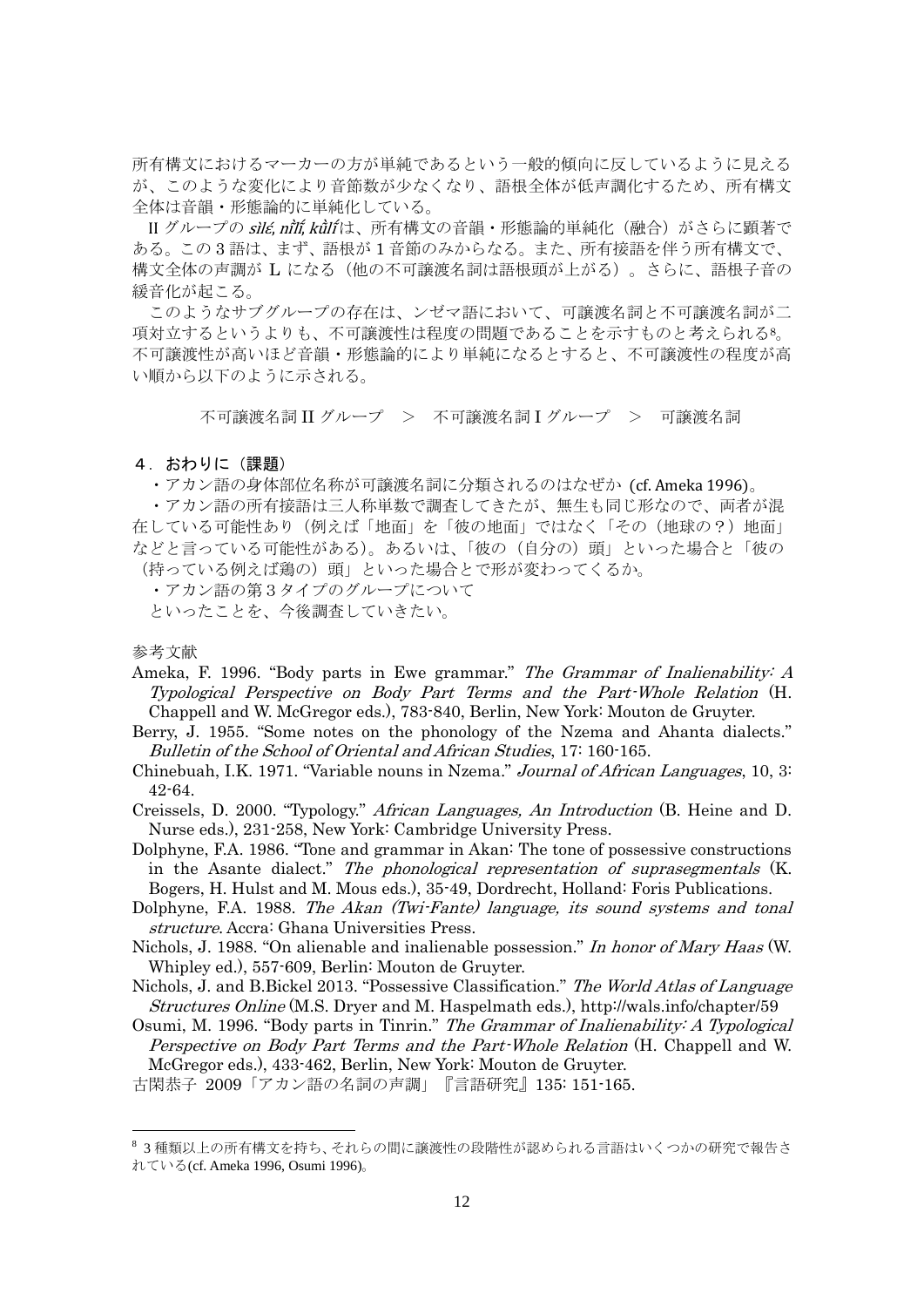### **2.** 「キガ語の声調」

梶 茂樹 AA 研共同研究員(京都産業大学)

Kiga 語はウガンダ西部に話されるバンツー系の言語で、約 100 万人の話者を持つ。この 言語は Nkore 語、Tooro 語、Nyoro 語と近く、4 言語をまとめて Runyakitara と呼ばれるこ とがある。とりわけ Nkore 語とは近く、通常 Nkore-Kiga と一緒にされる。本報告では特に Nkore 語と比較することによって Kiga 語声調の特徴を明らかにする。ただし、調査は現在 継続中で、現段階では中間報告である。

Tooro 語、Nyoro 語、Nkore 語の調査は既に終わっており、それぞれ、1 型、2 型、n+1 型であることが知られている (n は名詞語幹の音節数)。Kiga 語も Nkore 語同様、n+1 型で あることが期待されるが、複雑な要因がいくつかある。

Kiga 語の特徴は以下のようである(以下、表記は単独形のもの。基底で H の部分に下線 を引いてある)。

1) 単独形で Nkore 語とは異なって H が 2 音節に現れる場合がある。 aka-<sub>J</sub>é<sub>i</sub>éna 12,14 "漉し器" omu-nórongóto 3,4 "ミミズ" 2) 語末の H のみならず、終わりから 2 音節目の H も休止前では左に 1 音節ずれて実現さ れる。従って、…LLH と…LHL の違いは休止前では…LHL と…HLL の違いとして実現 される。 eci-ʒúma 7,8 <sup>"実、果実"</sup> omú-ramu 1.2 "義理の兄弟姉妹" ただし語末の H の移動は常に起こるようであるが、2 音節目の H は名詞語幹が 3 音節 以上の語では起こらないようである。 omu-nyúruru 3,4 "ドアの取っ手"(HLL の H は左に進まない)

omu-ka:nâ:na 3,4 "バナナの雄花序"(LHL の H は heavy 音節のみ)

3) Nkore 語と違って、すべて L の単語の場合、後に何かが続いても統語的 H が語末に挿 入されることはない。

omu-zi gwan<sub>t</sub>e 3,4 "私の根"

4) Nkore 語と違って、単語が持っている H が消される場合はない。 eci-zumá címwe7,8 " $1 \bigcirc \mathcal{O} \overline{\mathfrak{X}}$ " omu-rámu ómwe 1,2 "1 人の義理の兄弟姉妹"

5) Nkore 語が失った H を保持している場合がある。しかし逆に Kiga 語で H が消失した語 がある。

| Kiga             |       |
|------------------|-------|
| oru-yómbo 11,10  | "騒音"  |
| omú-ti 3,4       | "木"   |
| eci-kato 7,8     | "注射器" |
| oru-taro $11,10$ | "戦争"  |
|                  |       |

以下、語幹の音節数ごとの Kiga 語の名詞の声調のパターンである。

#### 1 音節語幹

|             | a. $omu-zi\,3.4$                   | "根"       |
|-------------|------------------------------------|-----------|
|             | b. omú-ti $3,4$                    | "木"       |
|             | 2音節語幹                              |           |
|             | a. omu-nina 3,4                    | "木の一種"    |
|             | b. eci-zú $\frac{\text{m}}{2}$ 7,8 | "実、果実"    |
| $c_{\cdot}$ | omú-ramu 1,2                       | "義理の兄弟姉妹" |